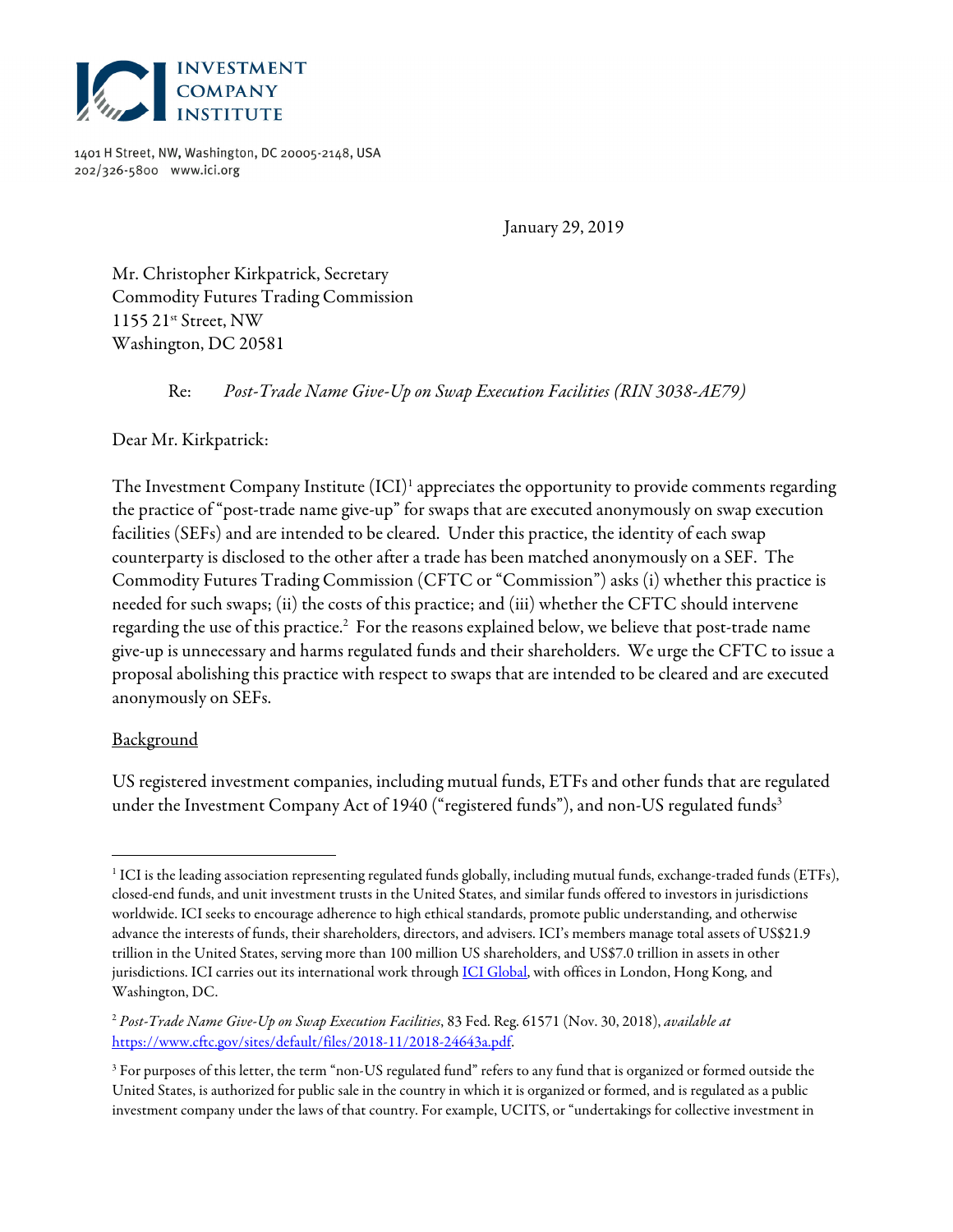Mr. Christopher Kirkpatrick January 29, 2019 Page 2 of 5

-

(together with registered funds, "regulated funds") rely on their investment adviser to invest fund assets and implement the funds' investment objectives and strategies. A regulated fund's investment adviser employs portfolio managers and traders to carry out these functions on behalf of the fund. In managing a regulated fund's portfolio, the portfolio manager determines which assets to buy or sell for the fund, in accordance with the objectives described in the fund's prospectus. Traders seek to execute the transactions in the most efficient and cost-effective manner to effectuate the investment strategy. Importantly, a regulated fund's investment adviser is a fiduciary, and owes duties of loyalty and care to its clients, including the regulated funds it manages. This fiduciary duty obligates the adviser, including its portfolio managers and traders, to act in the best interest of the fund and to seek best execution of the fund's portfolio transactions.

Investment advisers use derivatives in a variety of ways on behalf of regulated funds. Derivatives are a particularly useful portfolio management tool in that they offer portfolio managers considerable flexibility in structuring the investment portfolios of regulated funds. For example, a portfolio manager may use derivatives to hedge a regulated fund's positions, equitize the regulated fund's cash that it cannot immediately invest in direct equity holdings, manage the regulated fund's cash positions, and adjust portfolio duration, all in accordance with the investment objectives stated in the fund's prospectus.

Investment advisers use SEFs to enter into swaps on behalf of their clients, including regulated funds. These swaps include (but are not limited to) swaps that are subject to the trade execution requirement. ICI and its members therefore have a strong interest in the regulation of SEFs and of SEF trading practices. Regulated funds generally support market structure reforms that promote competition, fairness, liquidity, innovation and efficiency. As detailed below, ICI believes that the practice of posttrade name give-up for swaps that are executed anonymously on a SEF and are intended to be cleared is unnecessary and harms regulated funds and their shareholders. The CFTC should abolish this practice to improve competition, fairness, liquidity, and efficiency in the swap markets.

## Post-Trade Name Give-Up is Unnecessary for Intended to be Cleared Swap Trades

For an uncleared swap, counterparty identity is an important consideration because each party to the swap is exposed to the credit risk of its counterparty for the duration of the swap. Each party to the swap also needs to know the identity of its counterparty to monitor credit exposure and payment obligations that the party may owe to, or be owed by, its swap counterparty.

By contrast, a swap that is executed anonymously on a SEF and is intended to be cleared (which is sometimes referred to as an "alpha" transaction) is extinguished as soon as it is accepted by a Derivatives Clearing Organization (DCO) for clearing—thereby eliminating credit risk and any exposure to the

transferrable securities," are collective investment schemes established and authorized under a harmonized European Union (EU) legal framework, currently EU Directive 2009/65/EC, as amended (UCITS IV).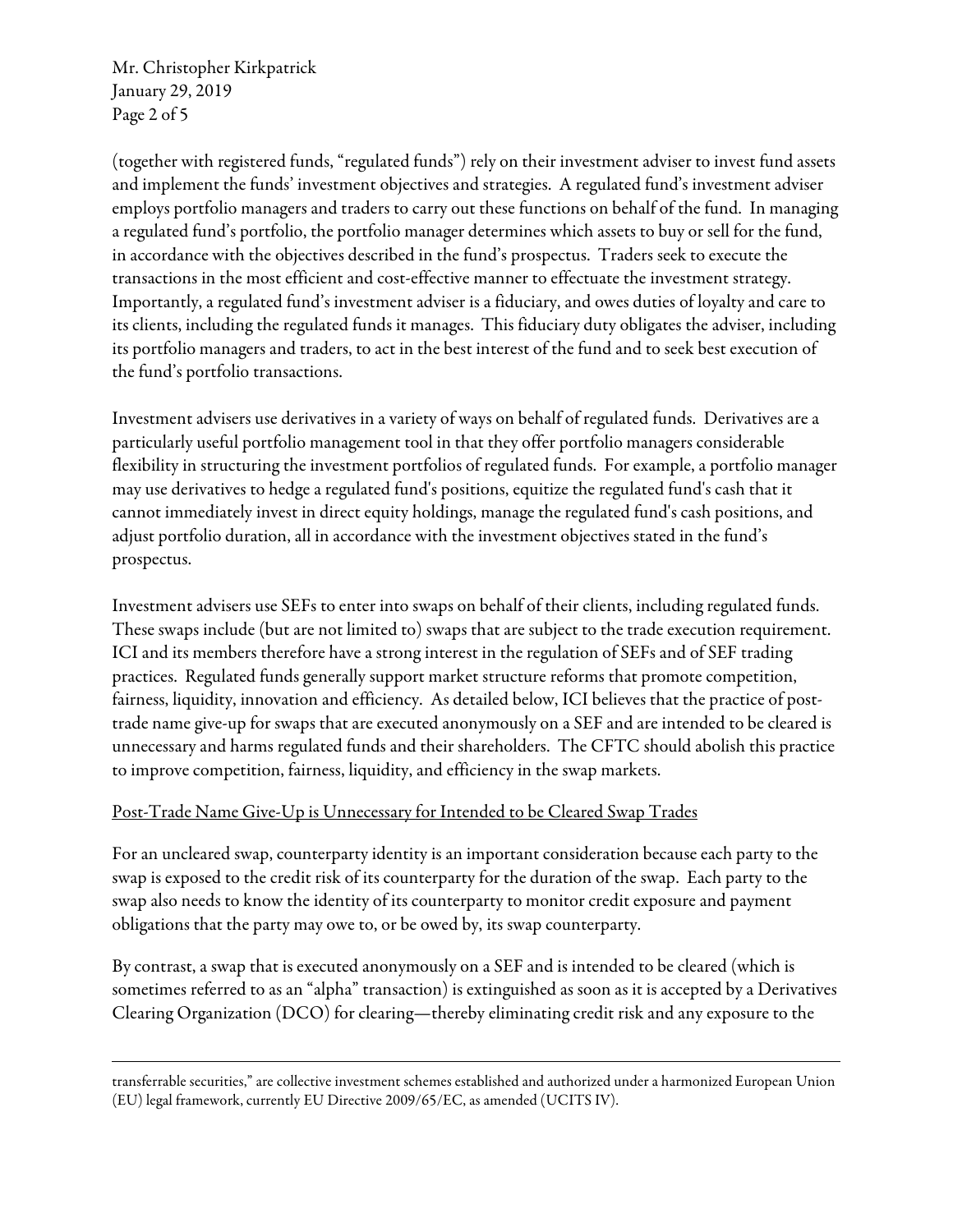Mr. Christopher Kirkpatrick January 29, 2019 Page 3 of 5

counterparty to the "alpha" transaction. The extinguished alpha swap that was executed on the SEF is then replaced by two equal and opposite swaps. The buyer of the extinguished swap becomes the buyer of one of the two new swaps, with the DCO acting as the seller of such swap. The seller of the extinguished swap becomes the seller of the other new swap, with the DCO acting as the buyer of such swap. Neither counterparty to the alpha swap is exposed to the credit risk of the other counterparty to that extinguished swap. And, because the swap is extinguished upon acceptance for clearing, there are no payment obligations on that transaction. Thus, there is no reason either party to an alpha swap needs to know the identity of its counterparty.

With respect to any concerns regarding credit risk before the alpha transaction is extinguished, we confirm the CFTC's understanding that applicable pre-execution credit checks and straight-through processing requirements effectively eliminate such counterparty risk as well as the need for market participants to know the identities of the counterparties to the SEF-executed or alpha transaction.

Some advocates of post-trade name give-up have suggested that the practice should be preserved to allow banks to allocate their bank capital among their preferred customer base and that banks, if unable to so allocate their capital, would charge higher prices to all customers. We do not believe this is a compelling reason to retain post-trade name give-up. Further, a practice by banks of only entering into swaps with counterparties that are preferred customers does not promote liquidity, fairness, or competition.

Advocates of post-trade name give-up also have suggested that the identity of a buy-side participant is needed to deter participants from gaming the market. The concern appears to be that, if counterparties can trade anonymously on a SEF, they might engage in trading practices that undermine market integrity. We view this concern as misguided and believe that post-trade name give-up is not the appropriate tool to address any regulatory concerns about trading practices. Rather, existing CFTC and SEF rules regarding market conduct and trading practices appropriately address any such concerns.

## Post-Trade Name Give-Up is Harmful to Regulated Funds and Their Shareholders

Post-trade name give-up for swaps that are intended to be cleared harms buy-side market participants, including regulated funds and their shareholders. As noted above, advisers to regulated funds are fiduciaries. Traders employed by the adviser must seek best execution for the fund's transactions, which involves seeking the best price available while minimizing the market impact of the transaction. The market impact of a trade will increase if information about the trade leaks into the market, allowing other market participants to anticipate future trading intentions.

Post-trade name give-up institutionalizes a form of information leakage that results in less favorable trading conditions for regulated funds, harming funds and their shareholders. For example, disclosure of the identity of a regulated fund as a dealer's swap counterparty provides the dealer with information about the fund's trading intentions, positions, strategies, and other sensitive information that can be used to the dealer's advantage. Leaking this sensitive information through the name give-up process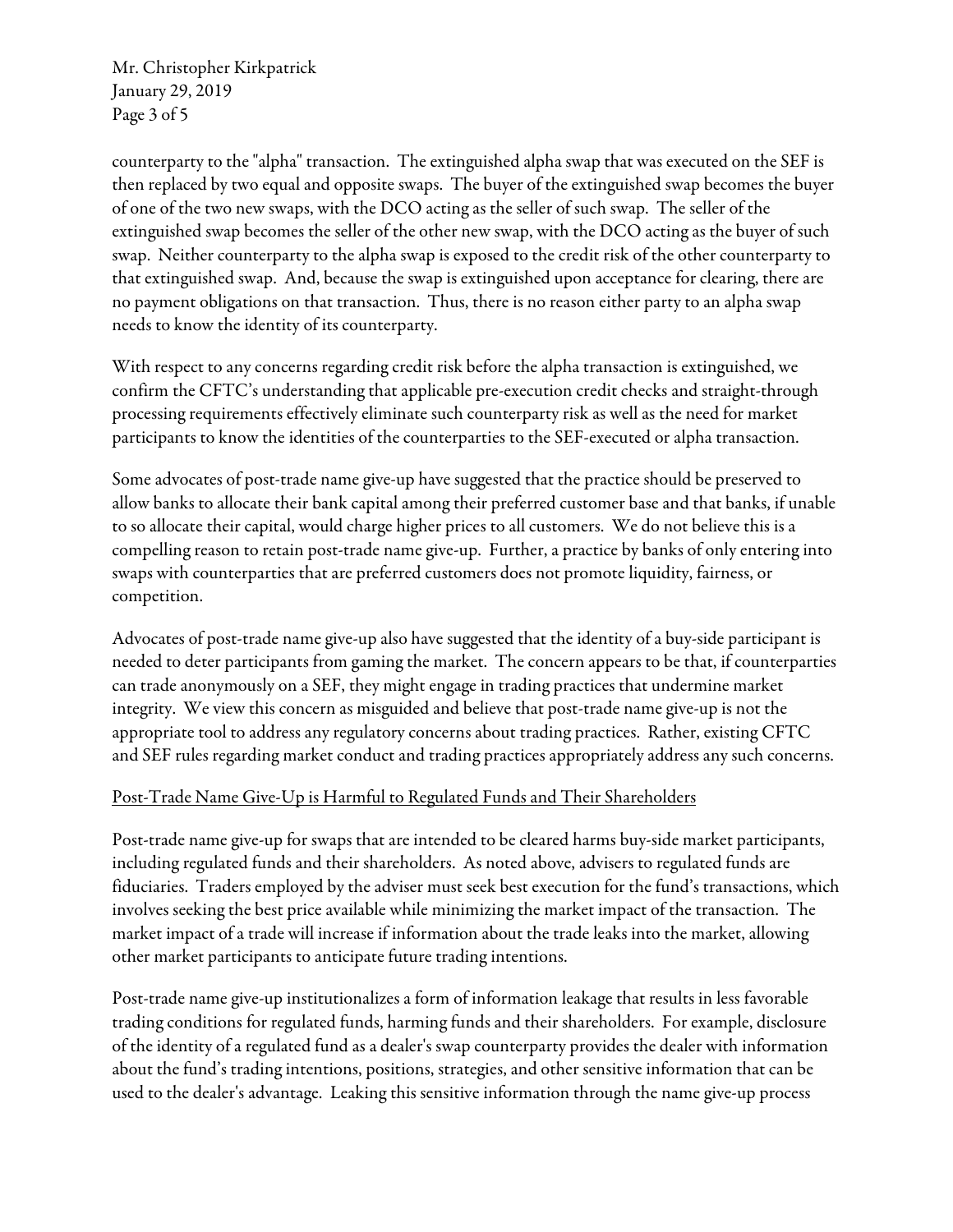Mr. Christopher Kirkpatrick January 29, 2019 Page 4 of 5

harms funds and their shareholders both directly, by increasing trading costs, and indirectly, by disclosing real-time information about the fund's holdings, strategies and trading interest. This leaked information can help a dealer anticipate its client's future trading behavior and potentially cause the dealer to offer the client less favorable pricing and other terms for swaps that are entered into bilaterally.

Unfortunately, buy-side traders have limited tools to reduce harms associated with the information leakage that accompanies post-trade name give-up. An effective way to prevent these harms is to conduct extensive due diligence on potential trading venues and avoid using venues that require posttrade name give-up of intended to be cleared swaps. Thus, SEFs' use of post-trade name give-up acts as an impediment to greater SEF participation by buy-side participants, including advisers to regulated funds. The practice reduces liquidity and results in more fragmented swap markets. If the Commission prohibits the post-trade name give-up practice, buy-side traders would be more likely to participate in trading on venues that offer anonymous execution of intended to be cleared swaps, including venues that offer order book functionality.

\* \* \*